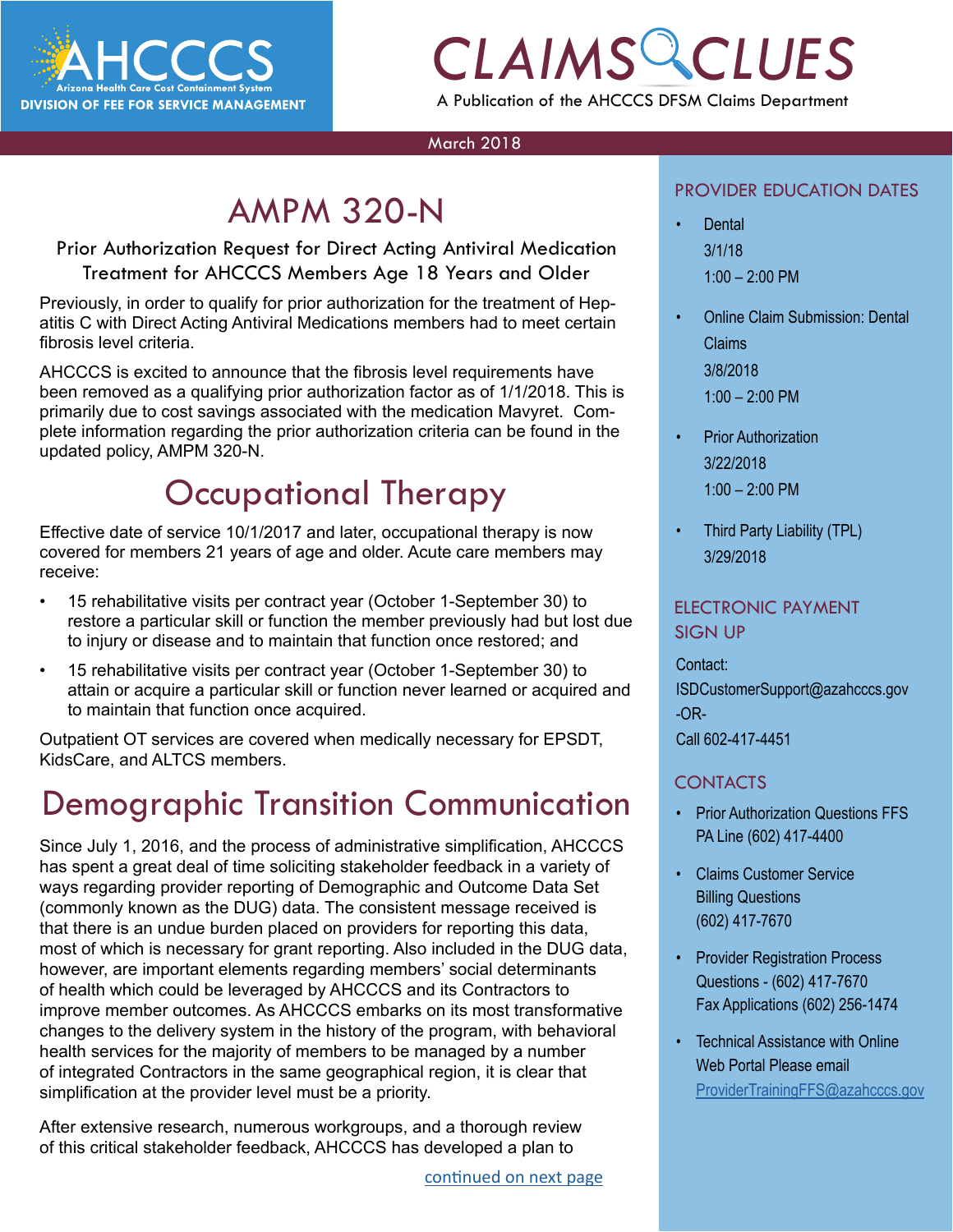# <span id="page-1-0"></span>*CLAIMS CLUES* <sup>2</sup>

## Demographic Transition Communication Continued

transition the collection of demographic data. At this time, AHCCCS has opted not to make the DUG data collection specific to services funded from grant only funds. The goal of the transition plan is to facilitate the reduction of the number of data points behavioral health providers will be required to report in order to relieve administrative burden, and to ensure that the current burdensome process is not duplicated with the implementation of the AHCCCS Complete Care (ACC) Program effective October 1, 2018.

AHCCCS' transition plan consists of a three-pronged approach to collecting members' demographic data.

- 1. The Use of Alternative Data Sources AHCCCS, with the assistance of stakeholders, has identified demographic elements that currently exist in other AHCCCS data systems, and/or available through other data source agreements. These elements include:
- TRBHA ID
- AHCCCS ID
- Date of Birth
- Race
- Gender
- Diagnosis (behavioral health and physical health)
- Behavioral Health Category
- Assessment Date
- Member Enrollment and Disenrollment From

Services (will be determined through the AHCCCS Behavioral Health Enrolled and Served methodology, which identifies members who are actively receiving behavioral health services via claims and encounter data)

The use of alternative data sources will be implemented October 1, 2018.

- 2. The Use of Social Determinants of Health ICD-10 Diagnosis Codes AHCCCS will begin to use Social Determinants of Health diagnosis codes reported on applicable claims to track member outcomes where possible. AHCCCS will require the usage of these codes beginning April 1, 2018, as outlined in the attached memorandum. AHCCCS expects all providers with ICD-10 coding capabilities will use these codes as appropriate.
- 3. For those demographic elements with no identified alternative data source or Social Determinate identifier, AHCCCS will create an online portal to be accessed directly by behavioral health providers for the collection of the remaining data elements for members receiving behavioral health services. It is AHCCCS' intent that the provider organizations that historically provided data for the DUG will transition to providing the required data via the portal on 10-1-18.

The table below delineates those elements to be included in this portal:

| <b>Demographic Elements for Online Portal</b>                                                                                                                                                                                   |
|---------------------------------------------------------------------------------------------------------------------------------------------------------------------------------------------------------------------------------|
| <b>Referral Date</b><br>Referreal Source                                                                                                                                                                                        |
| Involvement in DES Rehabilitative Services                                                                                                                                                                                      |
| Participate in self-help/recovery                                                                                                                                                                                               |
| <b>CASII Intensity Level</b><br><b>CASII Intensity Date</b>                                                                                                                                                                     |
| Substance Use Type (Primary, Secondary, Tertiary)<br>Substance Use Frequency (Primary, Secondary, Tertiary)<br>Substance Use Route (Primary, Secondary, Tertiary)<br>Substance Use Age First Use (Primary, Secondary, Tertiary) |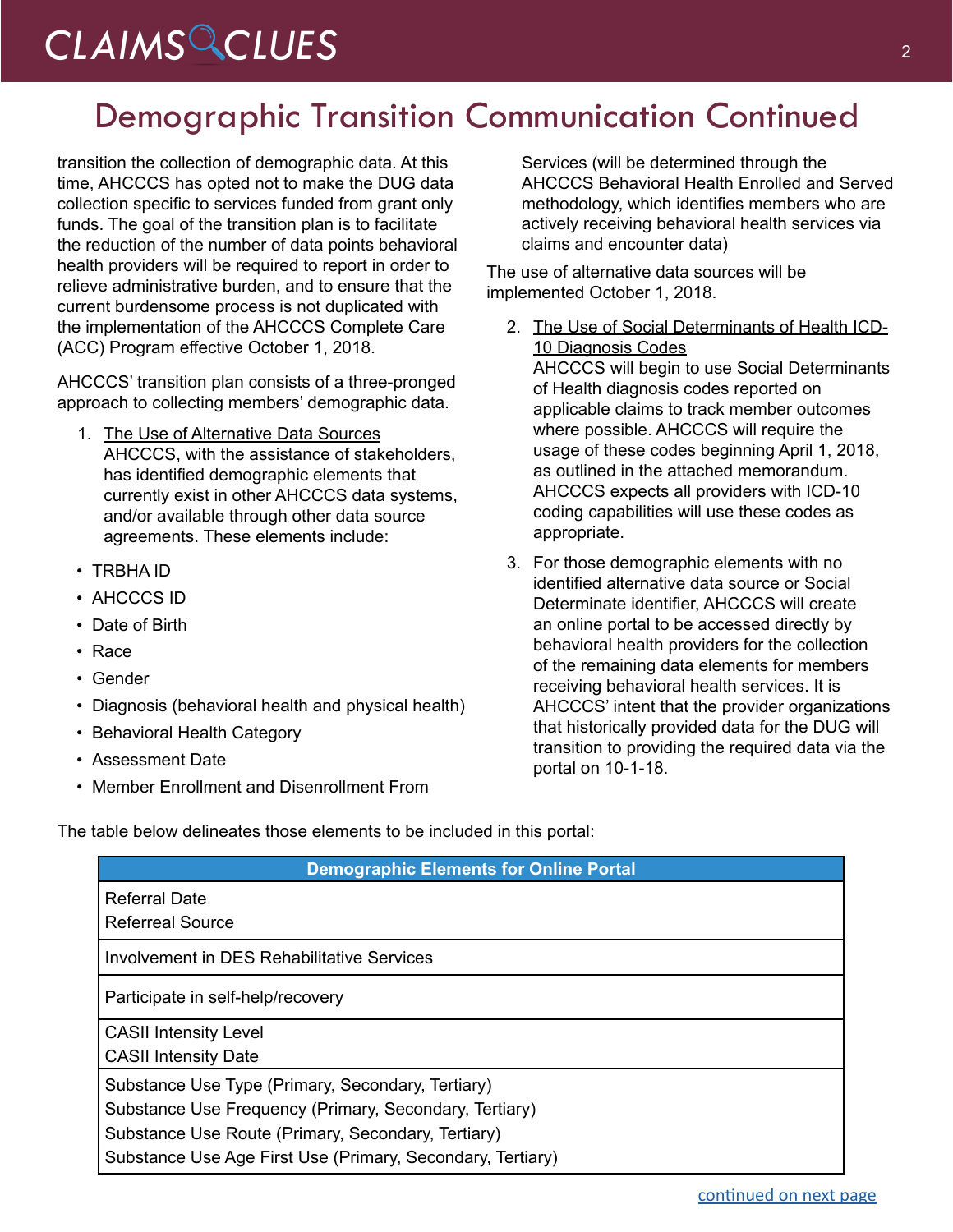# <span id="page-2-0"></span>CLAIMS CLUES<sup>3</sup>

## Demographic Transition Communication Continued

|                                                                                                           | <b>Demographic Elements for Online Portal</b> |
|-----------------------------------------------------------------------------------------------------------|-----------------------------------------------|
| <b>Employment Status</b>                                                                                  |                                               |
| <b>Treatment Participation</b>                                                                            |                                               |
| <b>Number of Arrests</b>                                                                                  |                                               |
| <b>ADC or Parole</b><br><b>ADJC Parole</b><br><b>AOC Adult Probation</b><br><b>AOC Juvenile Probation</b> |                                               |
| School Special Ed                                                                                         |                                               |
| SP Woman DC                                                                                               |                                               |
| <b>Military Status</b>                                                                                    |                                               |

As noted, the Portal is expected to be operational effective October 1, 2018. The current DUG process will be discontinued upon the implementation of the Portal. In the interim, no changes to the current DUG process are contemplated.

All of the demographic data collected by AHCCCS, via one or more of the three methods identified above, will be shared with the ACC Contractor, RBHA, or TRBHA with which the member is enrolled, as well as the RBHA responsible for the GSA in which the member resides, if applicable. AHCCCS will work closely with providers, ACC Contractors, RBHAs, and

TRBHAs to test both the Portal and the transmission of member specific demographic data as outlined above. AHCCCS expects this process will be ongoing as future sources of information are identified, and will continue to seek stakeholder feedback. This collaboration will be vital to ensure successful completion of this transition, and to achieve the goals of reducing provider burdens.

Should you have any questions about these requirements, the portal or this plan, please email

[CodingPolicyQuestions@azahcccs.gov](mailto:CodingPolicyQuestions%40azahcccs.gov?subject=).

## Transportation Reminders

**Note:** Revisions to NEMT Policy 310-BB are posted to the AHCCCS website. This policy was open for public comment until 12/30/17. Once the policy has been finalized providers will be notified.

Please be sure to join the FFS email list to receive important updates, and notifications. You can sign up to receive [important email updates](https://azahcccs.gov/PlansProviders/RatesAndBilling/FFS/ffs_emaillist.html)

NEMT Authorization Requests:

- Accurate mileage (based on vehicle odometer readings) must be requested on all authorization requests.
- Must be to the nearest appropriate provider (unless documentation is provided that

establishes necessity for travel beyond the nearest provider).

- Must be submitted prior to service delivery in order to be considered timely. Exception: NEMT services provided by ambulance providers or NEMT air transport providers must be received on or prior to the date of service to be considered timely.
- Must provide a specific reason for the transport. The information submitted with the authorization request must provide enough information for Transportation area staff to determine whether the service the member is being transported for is a covered service. Entities referring members